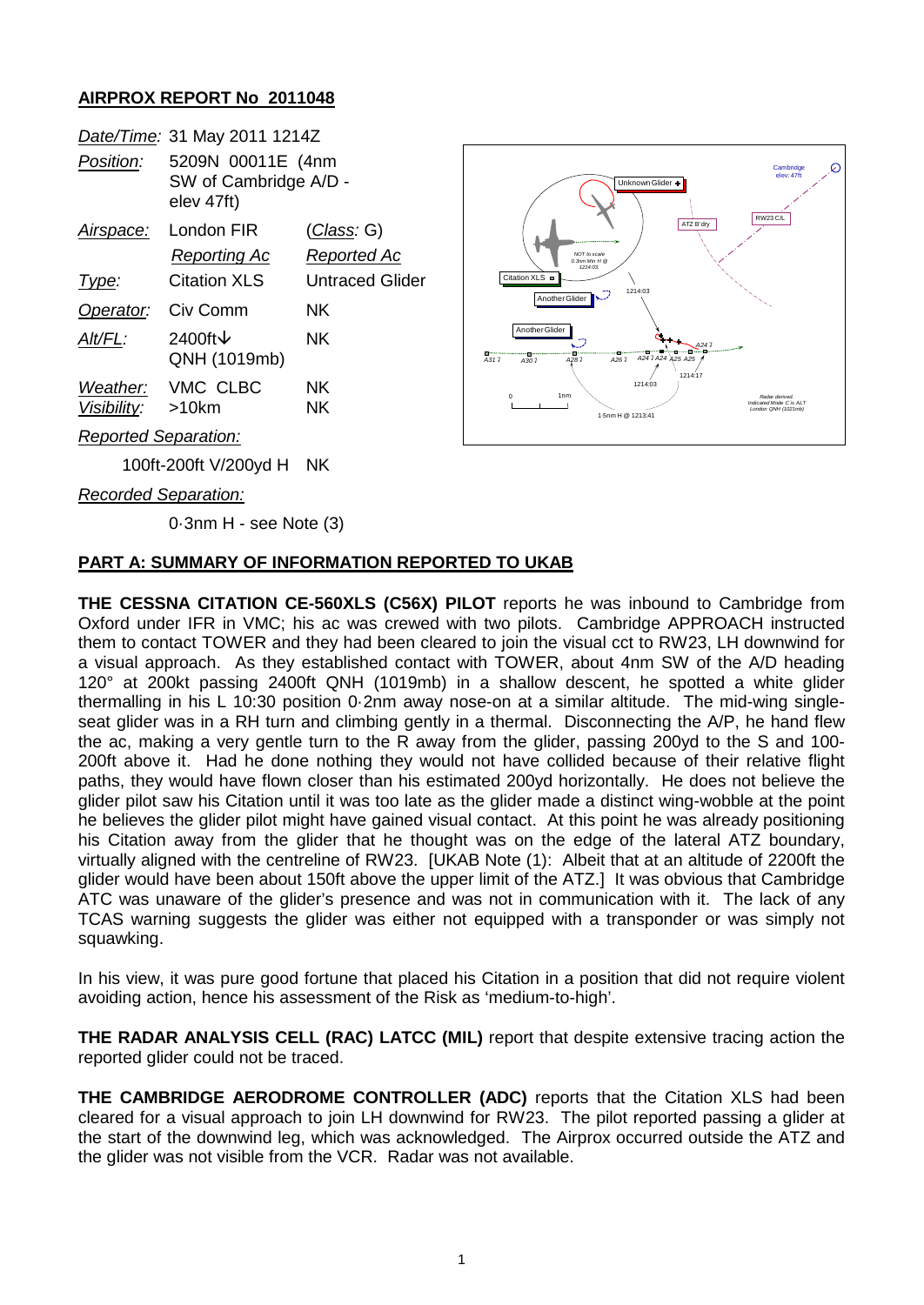**ATSI** reports that the Airprox occurred in class G airspace at 1214:03, 4·2nm SW of Cambridge A/D. This position is outside the Cambridge ATZ, which extends to a height of 2000ft aal above the A/D elevation of 47ft and is bounded by a circle 2½nm radius centred on the mid-point of RW23.

It is not clear where the glider – which remains untraced - was operating from. A gliding site is situated at Gransden Lodge, which is notified in the UK AIP as a Glider Launching Site, active from sunrise to sunset, with a vertical limit of 3000ft above ground level (altitude 3300ft). Gliders operate daily from Gransden Lodge subject to weather conditions. Cambridge MATS Part 2, Section 1, Page 29, paragraph 10.4 Gliding Sites, states:

'Gliding takes place at Gransden Lodge 10nm SW of Cambridge. Gransden shall be considered always active although details are usually faxed to ATC when gliding events are scheduled.'

No information or NOTAM had been received regarding any additional gliding event at Gransden Lodge. [UKAB Note (2): RAC's enquiries through Gransden Lodge did not identify any glider pilots who might have been involved in the Airprox reported by the C56X pilot.]

The Airprox occurred on a Tuesday and the UK AIP promulgates the hours of Cambridge Radar, in Summer, as 0800-1700 UTC and by arrangement . The ATSU reported that the provision of a radar service is subject to the availability of suitably qualified staff. No withdrawal of radar service had been promulgated by AIS NOTAM.

Cambridge APPROACH (APP) was providing an Approach (Procedural) Control Service, without the aid of surveillance radar. The ATSU reports that the APPROACH controller on duty was not radar rated and was therefore only able to provide an Approach Procedural Service.

The 1150 UTC Cambridge METAR: 26014KT 230V300 9999 SCT040 15/07 Q1019=

At 1211:40, the C56X crew called Cambridge APP, *"..Cambridge RADAR good afternoon* [C56X C/S] *in the descent 3 thousand feet Q-N-H 1-0-1-9 information Echo Citation Excel."* APP responded*,* "[C56X C/S] *Cambridge APPROACH unfortunately non radar this afternoon latest information Echo current Q-N-H correct clear to the Charlie Alpha Mike 3 thousand feet for the no delay procedural I-L-S approach runway 2-3."* This was acknowledged correctly by the C56X crew.

At 1212:13, the C56X crew indicated that a visual approach was acceptable. The C56X crew reported field in sight at 1212:40, and was cleared for a visual approach to join downwind LH RW23, initially not below 1600ft. APP passed TI to the C56X crew on a formation of two Cessna ac W of Cambridge, routeing around the city, not above 1300ft. This was acknowledged by the C56X crew and the flight transferred to Cambridge TOWER at 1213:10.

At 1213:30, the C56X crew called TOWER, *"...in the descent 2 thousand feet just crossing the extended...centreline to the..west."* The TOWER controller instructed the C56X crew to report downwind and confirmed the QNH as 1019mb.

At 1214:16, the C56X pilot reported, *"..TOWER* [C56X C/S] *we just passed a glider probably within 3 hundred feet..altitude 2 thousand 2 hundred extended centreline to the west",* which was acknowledged by TOWER. At 1217:12, the C56X pilot confirmed that the glider was just outside the Cambridge ATZ. The TOWER controller's written report indicates that the glider was not visible from the VCR.

The C56X was in receipt of a Procedural Service. The Manual of Air Traffic Services, Section 1, Chapter 11, Page 10, paragraph 6.1.1, states:

'A Procedural Service is an ATS where, in addition to the provisions of a Basic Service, the controller provides restrictions, instructions and approach clearances, which if complied with, shall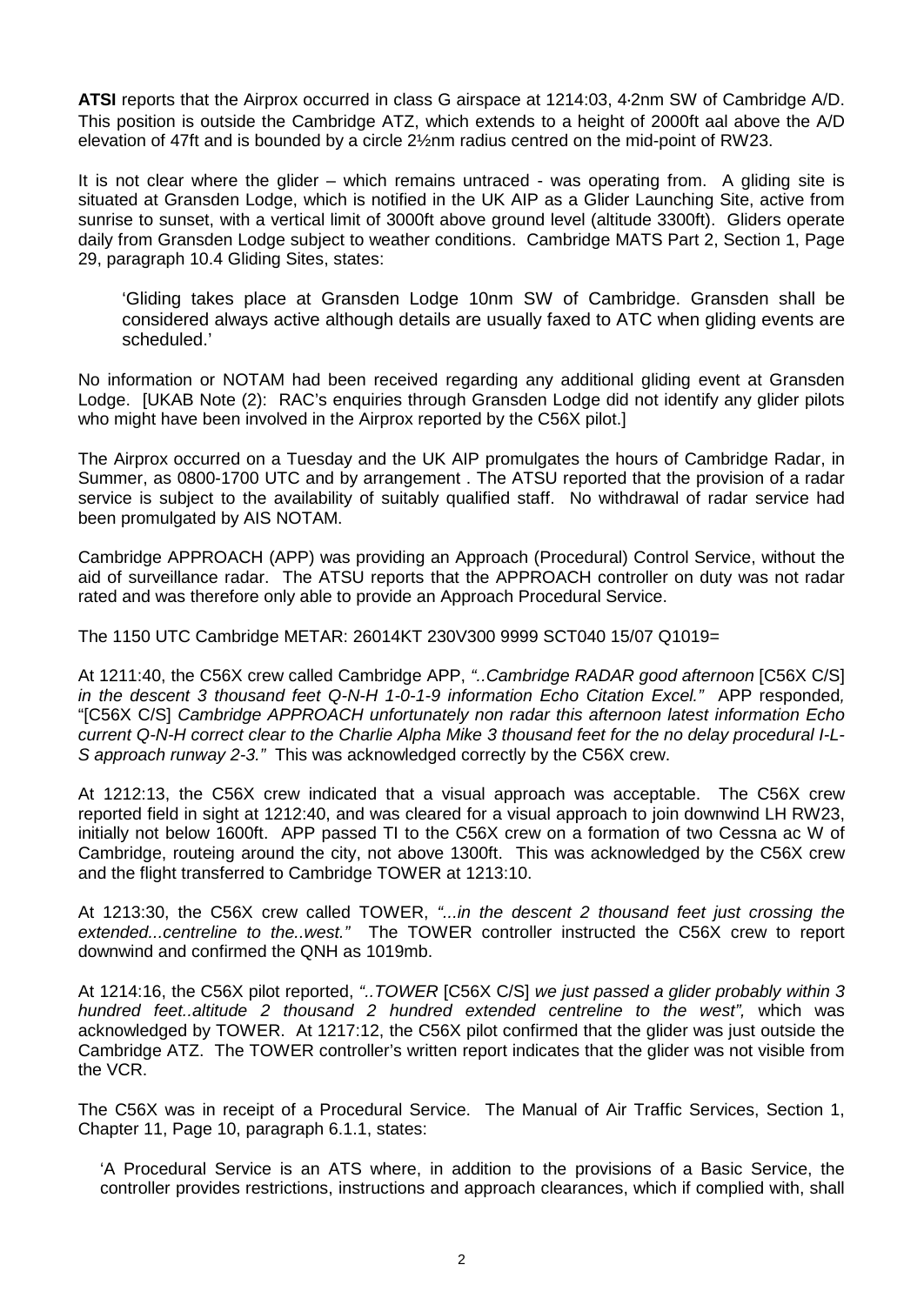achieve deconfliction minima against other aircraft participating in the Procedural Service. Neither traffic information nor deconfliction advice can be passed with respect to unknown traffic.'

ATSI Recommendations:

CAA ATSI recommends that Cambridge ATSU promulgates any withdrawal of the radar service outside of the notified hours of operation by NOTAM.

CAA ATSI recommends that Cambridge ATSU, in the absence of radar, and during the notified of hours of gliding activity, remind pilots, that the Gransden Lodge Gliding Site is active.

[UKAB Note (3): An analysis of several recorded radar sources shows four intermittent contacts likely to be gliders operating just prior to the Airprox to the W and SW of Cambridge. At 1213:41, the C56X is shown descending through an altitude of 2800ft London QNH (1021mb), 5·2nm SW of Cambridge A/D and passing the last known location of a glider that had faded from radar 30sec earlier. The radar recording shows the C56X levelling at 2400ft at 1214:03, the altitude the Airprox occurred, some 4·2nm SW of the A/D whilst passing a contact in the C56X's 9 o'clock at a range of 0·3nm and believed to be glider reported by the C56X pilot, which had previously been tracking W but is shown in a R turn as reported. The glider then fades from radar.]

## **PART B: SUMMARY OF THE BOARD'S DISCUSSIONS**

Information available included solely a report from the C56X Citation pilot, transcripts of the relevant RT frequencies, radar video recordings together with reports from the air traffic controller involved and the appropriate ATC authority.

It was unfortunate, despite the best endeavours of the RAC at LATCC (Mil), that the glider pilot could not be traced. Although Gransden Lodge is the closest gliding site (GS) to the position of the Airprox, there was no suggestion that the glider emanated from this GS; it could have come from much further afield. However, it is unfortunate that the assessment of this Airprox clearly lacks the glider pilot's perspective of the occurrence and is thus not comprehensive.

The Board noted the unavailability of the Cambridge ASR during the period of this Airprox but controller Members recognised the difficulties of maintaining radar services, especially the training of controllers. The Board was briefed that whilst the CAA is keen to see improvements in the availability of radar services at Cambridge, the unit's own aspiration is to provide a radar service throughout their operating hours and endeavours to do so where possible. The Board endorsed the ATSI recommendations. That said, gliders, with a composite structure are extremely difficult to detect and track on primary radar. The Board appreciated that even if a radar controller had been on watch there was no guarantee that the glider would have been continuously displayed and a warning provided by the controller. As it was in the prevailing good weather conditions the C56X pilot had elected to continue with a visual approach.

The C56X pilot reported that the glider pilot might have seen his ac, based on the latter's percieved wing wobble, but a glider pilot Member thought this unlikely and it was not feasible to draw definite conclusions on that aspect. The Member explained that glider pilots are quite used to flying in close proximity to other gliders in thermals and if the approaching C56X had been seen in good time the pilot might not be at all concerned – even at the minimal distances reported here. Whilst others might consider that the glider was operating without due regard for Powered A/D traffic – on the climb-out to RW23 and at the start of the Downwind leg near the ATZ - the recorded radar data reflects that the glider pilot was operating quite legitimately, some 1½nm clear of the Cambridge ATZ boundary, in Class G airspace where 'see and avoid' prevails and not in close proximity to the ATZ as the C56X thought. Moreover, the C56X pilot was required by the Rules of the Air to give way and avoid the glider in these circumstances, which he did successfully with appropriate regard for the glider pilots limited ability to manoeuvre, albeit that he had spotted the thermalling white glider at a